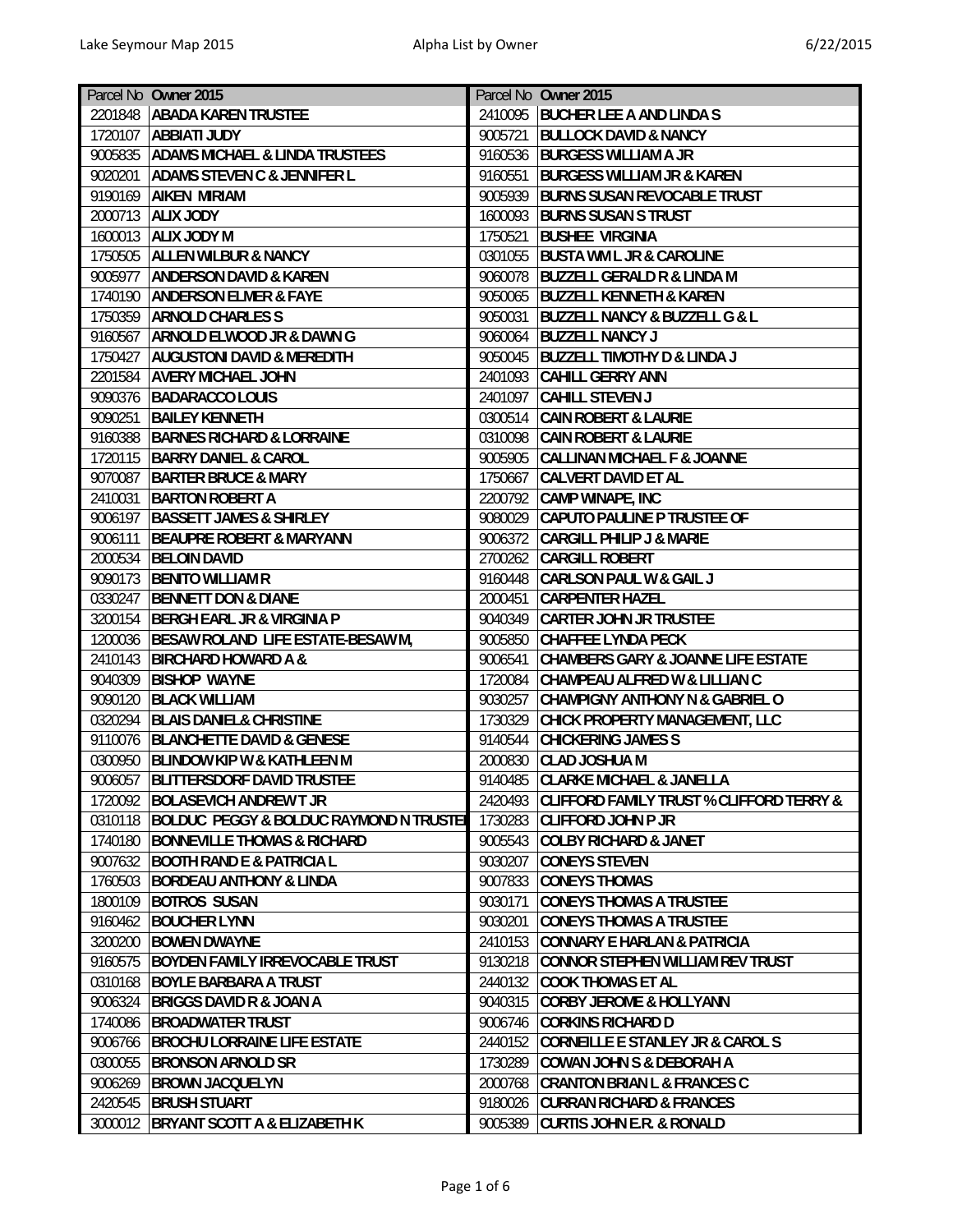|         | Parcel No Owner 2015                             |         | Parcel No Owner 2015                               |
|---------|--------------------------------------------------|---------|----------------------------------------------------|
| 9004980 | <b>CYR TOM GILBERT</b>                           | 0310358 | <b>FRASCOIA ALDO II</b>                            |
|         | 2720133 DAVIS BRYAN E & SUSAN E                  | 1750401 | <b>FRASCOIA PAUL E LIVING TRUST</b>                |
|         | 2201583 DELABRUERE EUGENE                        | 0310380 | <b>FRASCOIA RONALD &amp; TERESA A</b>              |
|         |                                                  |         |                                                    |
| 2201687 | <b>DELABRUERE EUGENE</b>                         | 9040235 | <b>FRASCOIA SCOTT R &amp; SUNDAY C</b>             |
| 9006706 | <b>DELANEY JULIETTE</b>                          | 1740106 | <b>FRAZER BRENDA K &amp; LEAVITT PATSY</b>         |
| 2201538 | <b>DENNING ELIZABETH LIFE ESTATE</b>             | 9140553 | <b>FRECHETTE LOUISA</b>                            |
| 2201492 | <b>DENNING MICHAEL</b>                           | 2730051 | <b>FRIZZELL PHILIP A SR &amp; DORIS A</b>          |
| 2201450 | <b>DENNIS ARTHUR R &amp; LINDA</b>               | 1700693 | <b>GALLUP GEORGETTE</b>                            |
| 9004838 | <b>DENSMORE RICKY A</b>                          | 2420501 | <b>GARRAN PHILIP JR TRUSTEE</b>                    |
| 1600256 | <b>DESANTO DEBRA A</b>                           | 9110073 | <b>GILDERSLEEVE ET AL</b>                          |
| 2000181 | <b>DETSCHER DAVID &amp; SYLVIA</b>               | 2201426 | <b>GIMLER DOUGLAS &amp; JUDITH</b>                 |
| 1750480 | <b>DIBARI ANTHONY W &amp; KATHERINE C</b>        | 9160578 | <b>GOBILLOT CHRISTOPHER</b>                        |
| 9004965 | <b>DOYLE PAUL</b>                                | 2430054 | <b>GOODELL STANLEY C &amp; MARILYN LIFE ESTATE</b> |
| 0300803 | <b>DRAKE WILLIAM E</b>                           | 1750557 | <b>GOSSELIN ROBERT &amp; JEAN</b>                  |
|         | 9006569  DUCHARME RENE                           | 2201774 | <b>GOTTERMEYER WILLIAM &amp; BONNIE</b>            |
| 2201867 | <b>DUCKLESS EDWARD J, TRUSTEE</b>                | 0301090 | <b>GRAF KENNETH &amp; LINDA</b>                    |
| 9004964 | <b>DUMOULIN BRIAN &amp; JOAN</b>                 | 9140511 | <b>GRAHAM MARY</b>                                 |
| 0100028 | <b>DUMOULIN, BRIAN &amp; JOAN</b>                |         | 0310102 GRANCHELLI SANDRA J                        |
| 9006138 | <b>DURFEY ROBERT E &amp; JANICE W</b>            | 1600029 | <b>GRAY DAVID &amp; JACQUELINE</b>                 |
|         | 9100059 DURIVAGE LAURIE                          | 9180029 | <b>GREENE JOHN</b>                                 |
|         | 9007978 ELDRED RICHARD & PETER                   | 9005925 | <b>GREENE JOHN B &amp; JAMES M &amp; JOHN</b>      |
|         | 1600333 ELLAM GREGORY                            | 9005532 | <b>GRENIER LUCIEN G &amp; AUDREY LIVING TRUST</b>  |
| 0500220 | <b>ELLIOTT ROSS G &amp; DAVID &amp; MARION J</b> | 9005656 | <b>GREZ ARMAND C JR &amp; ANDREA</b>               |
|         | 9160502 EMERY HOLLIS & CAROLYN ET AL             | 1750581 | <b>GRIFFITH GRETTA T</b>                           |
|         |                                                  | 9190097 |                                                    |
| 9160476 | <b>EMERY MARY JILL</b>                           |         | <b>GRIFFITH MARGUERITE TRUSTEE OF THE</b>          |
| 9160477 | <b>EMERY MICHAEL &amp; LINDA</b>                 | 9007280 | <b>GUILLETTE ROBERT</b>                            |
| 9160471 | <b>EMERY STEVEN &amp; STACEY</b>                 | 9190121 | <b>GUNTER WAYNE D TRUSTEE REVOCABLE TRUST</b>      |
| 9160405 | <b>EMERY THOMAS &amp; SANDRA</b>                 |         | 9008102 GUYER ROBERT T                             |
| 9190055 | <b>EMERY TIMOTHY</b>                             |         | 2000242 GUYER ROBERT T JR                          |
|         | 9005173 EPSTEIN ANNE D                           | 9008368 | <b>GUYER ROBERT T SR</b>                           |
| 9140331 | <b>EPSTEIN RICHARD W &amp; CLAUDIA S</b>         |         | 9008190 GUYER ROYCE & ELLEN                        |
| 9006227 | <b>EVANS CHARLES W</b>                           | 0301150 | <b>GUYETTE-WORTH TRUST JAN 2008</b>                |
| 2410017 | <b>FAY DIANE J</b>                               |         | 9140503 HALL GREGORY                               |
|         | 0301050 FELTOVIC JOHN                            |         | 1700694 HALL JANE                                  |
|         | 9190148   FILES DAVID E & SHEILLA                |         | 1750343   HALL JEFFREY & JANE                      |
|         | 9006399   FISCALETTI ALBERT G & JENNIFER C       | 1760517 | <b>HAMEL DAVID &amp; JUNE</b>                      |
| 2201380 | <b>FISH BYRON &amp; SUSAN M</b>                  | 9007768 | <b>HAMILTON AMOS &amp; ANNE</b>                    |
| 9100061 | <b>FISHER DONALD J</b>                           | 2000495 | <b>HART WILLIAM</b>                                |
| 9006374 | <b>FISHER DONALD J &amp; PATRICIA A</b>          | 1600416 | <b>HARTSHORN LEONARD A</b>                         |
| 2401401 | <b>FLORIDA INC 3592-9272</b>                     | 0300939 | <b>HARTY JASON</b>                                 |
| 0301153 | <b>FOLEY MICHAEL &amp; MONIQUE</b>               | 9040173 | HATTON WILLIAM H III & TIMOTHY WILLIAM             |
| 1720074 | <b>FONTANA EDITH C LIFE ESTATE</b>               | 2740025 | <b>HAYWARD JENNIE M</b>                            |
|         | 1700320 FORT SEYMOUR PROPERTIES CORP             | 1760597 | <b>HENKER ROBERT D &amp; LINDA M</b>               |
| 1700500 | <b>FORT SEYMOUR PROPERTIES CORP</b>              | 0310110 | HILL DIANE MADELEINE ET AL                         |
|         | 2201608 FORTIN DENIS R                           | 2430088 | <b>HINTON ELIZABETH</b>                            |
| 9004741 | <b>FORTIN EDWARD, DUMAS MICHELLE</b>             | 9005317 | <b>HOCKENSMITH STEPHANIE D &amp; DAVID A</b>       |
| 9008499 | <b>FORTIN HEIDI L</b>                            | 2730065 | <b>HODGDON STEPHEN P.</b>                          |
|         | 0320292 FOUNTAIN MAUREEN M                       | 2201900 | <b>HOFMANN ROBERT</b>                              |
|         | 1710032 FRALEIGH JOHN & ELEANOR                  | 2201768 | <b>HOGAN WILLIAM</b>                               |
| 1740038 | <b>FRANKLIN ALAN C &amp; WENDY H</b>             | 2440102 | <b>HOGAN WILLIAM L &amp; JANICE A</b>              |
| 0300374 | <b>FRASCOIA ALDO 11</b>                          | 9008502 | <b>HOLDEN DEREK H &amp; DANIELLE L</b>             |
|         |                                                  |         |                                                    |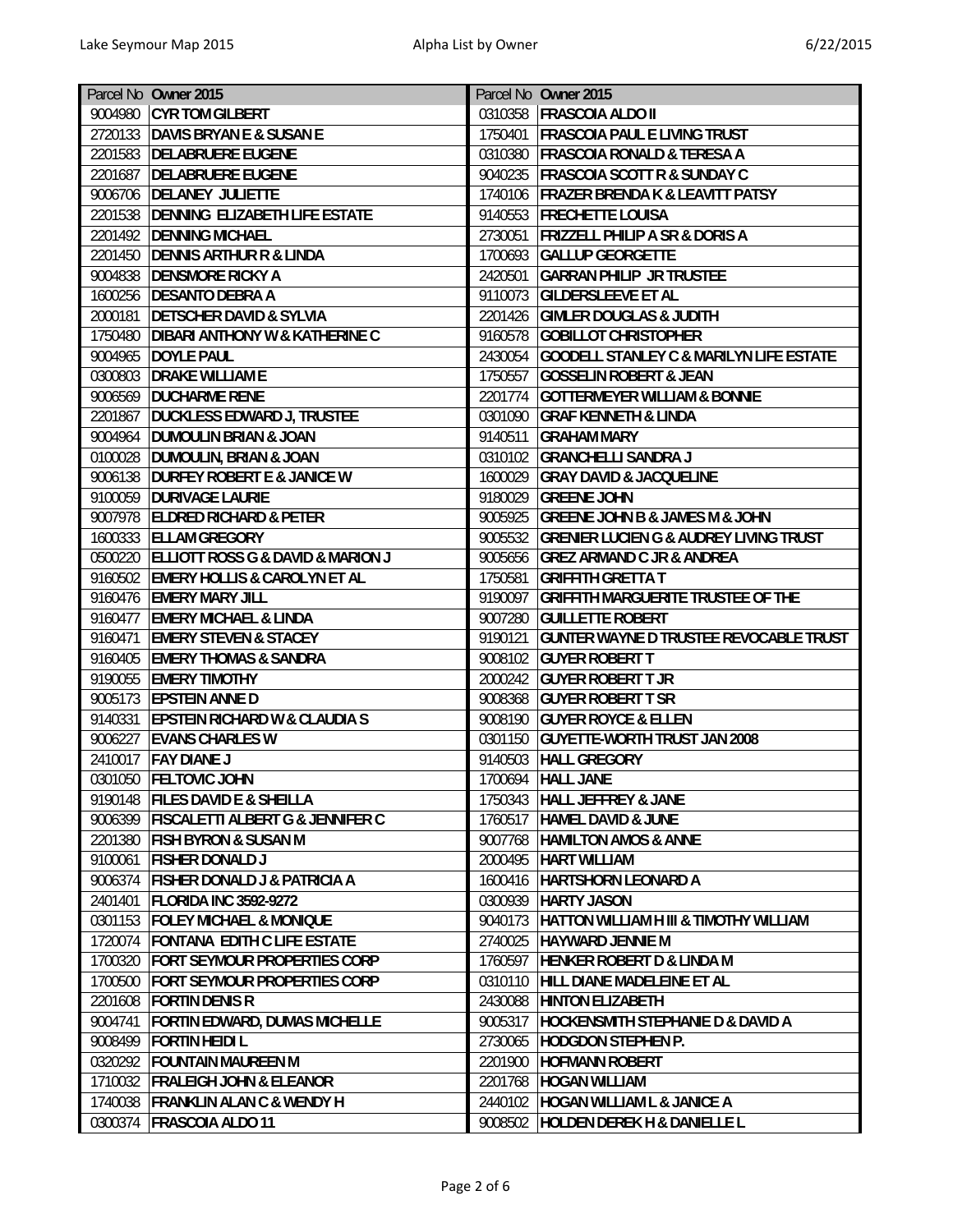|                    | Parcel No Owner 2015                     |         | Parcel No Owner 2015                             |
|--------------------|------------------------------------------|---------|--------------------------------------------------|
| 9030180            | <b>HOLDEN W H SR &amp; FAMILY</b>        |         | 9008523 KINGDOM CONSTRUCTION, INC                |
|                    | 1800104 HOLLAND EARL S                   |         | 2430093 KINGSTON RICHARD                         |
|                    | 1700090 HOWARD GEORGE II                 |         | 2201652 KIPP JOHN & JANE ET AL                   |
|                    | 9160464 HOWE JASON                       |         | 2430066 KITCHEN VIVIAN                           |
| 0302127            | <b>HRYCKIEWICZ JOSEPH &amp; CHERYL</b>   |         | 9140745 KITTELL CHRISTOPHER                      |
| 9006437            | <b>HUBBARD REED</b>                      |         | 0301500 KLASH JAMES & RUTH ESTATE OF             |
| 9060093            | <b>HUNT GERALD S</b>                     |         | 2201912 KLETT DIANA M                            |
| 9006539            | <b>IPPOLITO SAMUEL &amp; MARIE A</b>     |         | 0301110 KNOTH ROBERT                             |
| 9007831            | <b>IRWIN IRREVOCABLE INCOME TRUST</b>    |         | 9190072 KOWAL FAMILY IRREVOCABLE TRUST           |
|                    | 9170212 JAEGER ELLEN                     |         | 2440112 KRATT W V & S M, TRUSTEES                |
| 9040153            | JANGRAW FAMILY TRUST                     |         | 9007449 KULAGA ALLISON                           |
|                    | 2440180 JARVIS JUDITH, TRUSTEE           |         | 9070057 KWASNIK DOUGLAS R                        |
|                    | 1720127 JENKINS DAVID A & CAROL A        |         | 9140723 LABRECQUE JOANNE M, RONALD W, DANIELLE K |
| 0320252            | JENNESS K.L. & R.P.JENNESS REVOCABLE TRU |         | 0300863 LABRECQUE ROBERT J TRUSTEE               |
|                    | 0320290 JENNESS KRYSTAL                  |         | 9008375  LABRECQUE RONALD W                      |
| 1700091            | <b>JENNESS KRYSTAL</b>                   |         | 9140048  LACOURSE MICHAEL C & TAMMY L            |
| 0301775            | <b>JENNESS MATTHEW</b>                   |         | 2000360 LAFOE THERESA                            |
| 1600523            | <b>JENNESS STEVEN R</b>                  |         | 1750721 LANDRY CHARLES A                         |
|                    | 2740107 JEWETT MINA REVOCABLE TRUST      |         | 9008026 LAPLUME ALAN P & RACHEL A                |
| 1730273            | JOHNSON JEFFREY P & BEVERLY E            |         | 9090501  LAPLUME CLAUDETTE                       |
| 2000415            | JOHNSTON AARON & LINDA                   |         | 9140551 LAROCQUE ALBERT & CHRISTINE              |
|                    | 9007734 JOHNSTON STEFAN K                |         | 2700345  LASHER PATRICK O & ANGELA M             |
| 9004495            | JORDAN JAMES & SHARLYN                   |         | 1600363   LASKO TYLER                            |
| 9005540            | <b>JORDAN REBEKAH</b>                    |         | 1200082  LAVALLEE JEFFREY S                      |
| 9005908            | JOYAL RICHARD                            |         | 9120108   LAY FAMILY PARTNERSHIP                 |
|                    | 1750394 JUDD ARTHUR S JR & CAROLYN T     |         | 9005296   LAY FAMILY PARTNERSHIP                 |
| 1700620            | <b>JUDD BARBARA</b>                      |         | 9120101   LAY SHIRLEY- SMITH NORMA               |
| 1750653            | <b>JUDD BARBARA</b>                      |         | 9020219   LAZZARA ANTHONY ET AL                  |
| 1740026            | JUDD BARBARA M                           |         | 9190150 LEA DANIEL K & OLIVER J                  |
| 9030097            | <b>JUDD BARBARA M</b>                    |         | 2420529  LEE BRIAN TRUSTEE                       |
|                    | 9005530 JUDD BRIAN K                     |         | 0301070 LERNER ARTHUR & CAROL                    |
| 9008621            | <b>JUDD ERIC</b>                         |         | 2201164  LESSING PROPERTIES LLLP                 |
| 1700843            | <b>JUDD JAMES</b>                        |         | 9007036 LEWIS BEVERLY A                          |
|                    | 1700430 JUDD JAMES & ALICE               |         | 9040197 LILLICRAP NANCY                          |
|                    | 1700900 JUDD JAMES & KENNEY JAMES        |         | 1760711   LIMOGE MATTHEW E                       |
| 1740018            | <b>JUDD JAMES E</b>                      |         | 1740150  LOOMIS NANCY                            |
|                    | 9120103   KAESSLER, KARL D, PAUL         |         | 9005175   LOOMIS WILLIAM T IV                    |
|                    | 1750370 KAUFMANN JAMES                   |         | 9007034  LOVE PATRICK A & JUDITH L               |
| 2430100            | <b>KEEGAN SALLY</b>                      |         | 1750346   LOVELAND DONALD R & KATHLEEN           |
| 2000227            | <b>KEEN ROBERT M</b>                     |         | 9006796   LOVELAND HENRY E & ANNE                |
| 9006456            | <b>KENISON GLENN E &amp; ARGENE</b>      |         | 0300721 LUNDGREN ROBERT                          |
|                    | 9007026   KENNEDY MONTE                  |         | 0300952 LUTENEGGER ALAN J                        |
|                    | 1750319 KENNEY JAMES & CHARLOTTE         |         | 2440300 LYDIA SPITZER REVOCABLE LIVING TRUST     |
|                    | 1700760 KENNEY JAMES R & CHARLOTTE J     |         | 0300753 M & C MANAGEMENT, LLC                    |
| 0310156            | <b>KERN ROBERT &amp; CYNTHIA</b>         |         | 0300670 M & C MANAGEMENT, LLC                    |
| 9090066            | KERR BRIAN & DEBORAH LIFE ESTATE         | 2750021 | <b>MACDONALD BRUCE TRUST</b>                     |
|                    | <b>KEZAR CHARLES A</b>                   |         | 9180046   MACLEAY GEORGE & WILLIAM               |
| 0300820<br>9140531 | <b>KIBBY MAXINE E &amp; LOUIS V</b>      |         | 9180036 MAEZ NATHAN                              |
| 9007497            | KIDDER BARBARA B TRUST                   |         | 9007375   MAGNUS JOHN & DEBRA                    |
| 1750705            | <b>KILPATRICK WILLIAM</b>                |         | 9008572 MAPLE ROBERT & SUZANNE                   |
|                    | <b>KINCAID KEVIN F.</b>                  |         | 2430126 MARCHIONE ROBERT & ALICE J               |
| 2420585            |                                          |         |                                                  |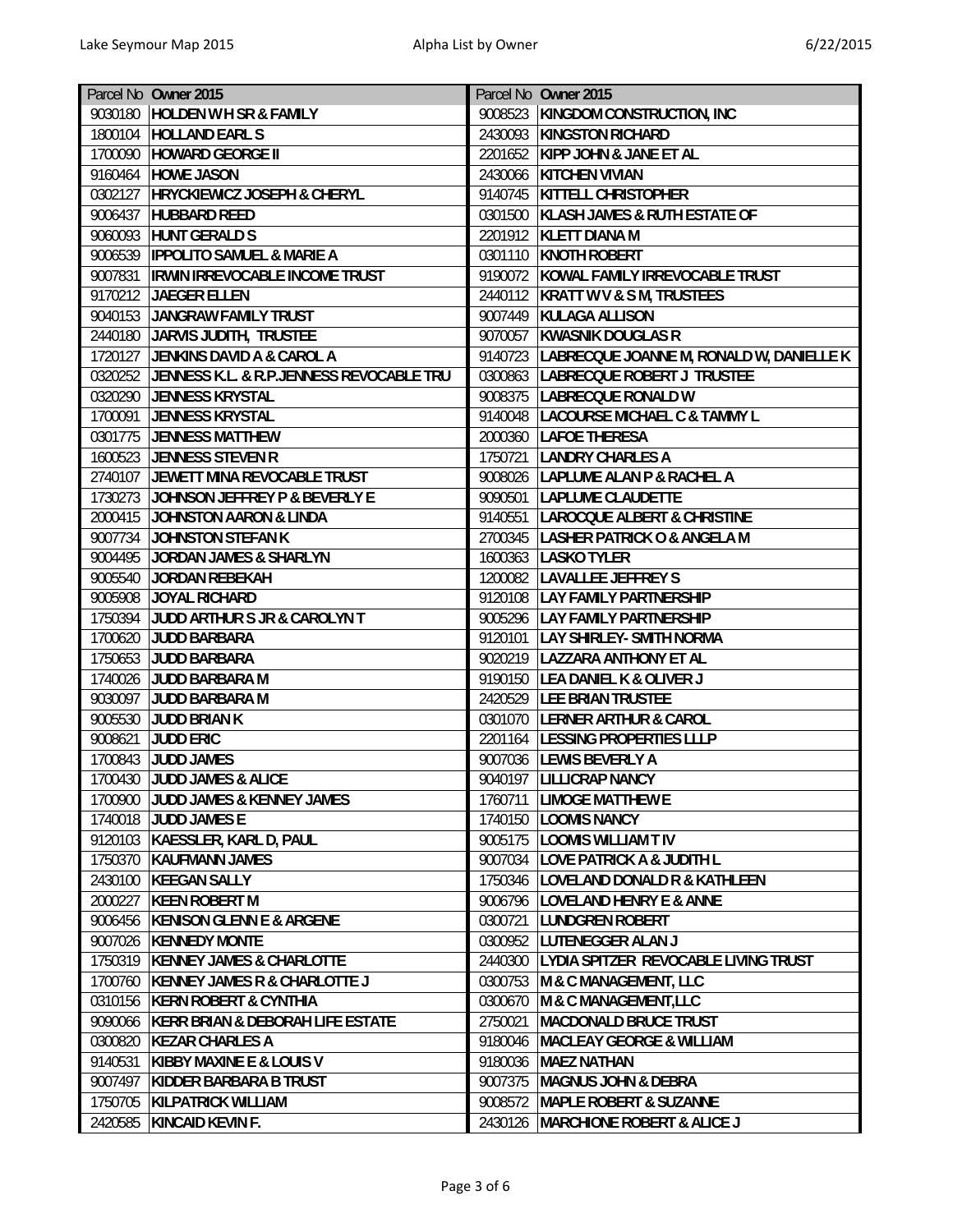| Parcel No Owner 2015                                        | Parcel No Owner 2015                                    |
|-------------------------------------------------------------|---------------------------------------------------------|
| MARSHALL ROBERT & WENDY ANN<br>9006009                      | 9007389   PALIN DEAN & JAN                              |
| 9008119<br><b>MARTIN DANIEL</b>                             | 9080054 PALIN DEAN & JANICE                             |
| <b>MASSICOTTE STEVEN</b><br>9005171                         | 0100033 PARE CAROL                                      |
| <b>MATSON STEPHEN W &amp; JANET G</b><br>1200073            | 0100031<br><b>PARE ERIC P</b>                           |
| 1750537<br><b>MATTICK THOMAS G &amp; MARILYN J TRUSTEES</b> | 9008101<br><b>PARENTEAU PAMELA</b>                      |
| 2740051<br><b>MATTISON ARTHUR P</b>                         | 1600514<br><b>PARKER STANTON</b>                        |
| 9170340<br>MAXWELL DOUGLAS B & MARILYN & SUSAN L            | 2201348<br><b>PATUKONIS REALTY TRUST</b>                |
| 0300040<br><b>MCCARROLL M KATHRYN</b>                       | 2710060<br><b>PEABODY NANCY TRUSTEE</b>                 |
| <b>MCCARTHY PATRICK S</b><br>2410073                        | 9120182 PEACE OF MIND REV. TRUST                        |
| <b>MCCARTHY RICHARD &amp; ANN</b><br>2410123                | 9005593 PEARSON ARLIENE M REVOCABLE TRUST               |
| 2410093<br><b>MCCARTHY ROBERT F</b>                         | 9070059 PEARSON ARLIENE M TRUSTEE                       |
| 1750729<br>MCDONALD FAMILY II, LLC                          | 9140662 PEARSONS THOMAS & DONNA                         |
| 1740054<br><b>MCKENNY JEAN L TRUST</b>                      | 1750584 PECUE THOMAS & JOYCE                            |
| 1730251<br><b>MCLENDON JOHN A TRUSTEE</b>                   | 9190089<br><b>PERKINS CHARLOTTE</b>                     |
| <b>MCLENDON LEE W TRUSTEE</b><br>1730225                    | 0310228 PETERS ROBERT JOSEPH                            |
| <b>MCLEOD SANDRA CARGILL</b><br>0100200                     | 9190014 PETIT EDMUND & DOLORES                          |
| 9006371<br><b>MCLEOD SANDRA CARGILL</b>                     | 9006682 PHILBRICK, SANDRA L & JACK                      |
| 9005665<br><b>MCWAIN LIVING TRUST</b>                       | 9006507<br><b>PIERCE KENNETH &amp; MARY JEAN</b>        |
| 9008411<br><b>MCWAIN LIVING TRUST</b>                       | 0310340 PINARD FRANCIS L & MARY R                       |
| 9005629<br><b>MCWAIN LYMAN &amp; SUSAN</b>                  | 2750049<br><b>PITKIN JOAN</b>                           |
| <b>MERRILL DAVID</b><br>2000474                             | 9090200<br><b>PITTS PATTI</b>                           |
| 1700497<br><b>MILLER RICHARD &amp; ROSEMARY</b>             | 2000007   PIXLEY CHARLES W & KATHERINE J                |
| 1750416<br>MITCHELL JAMES E & JEANNETTE M                   | 0300940<br><b>POLLEX WILLIAM &amp; BARBARA</b>          |
| 9006840<br>MOLLEUR ROBERT J TRUSTEE OF RJM TRUST            | 9050069<br><b>POMBAR THOMAS A &amp; CAROL A</b>         |
| 9160436<br><b>MOLTENBREY GEORGE D &amp; ELEANOR M &amp;</b> | 9006249 POOLE ANTHONY & MARY                            |
| 2740101<br><b>MOORE FAMILY TRUST</b>                        | 1740120<br><b>PORTWAY WILLIAM &amp; HELEN</b>           |
| MOOT CANDACE, TRUSTEE OF FAMILY TRUST<br>2201722            | 0320340<br><b>POTTER DAVID W</b>                        |
| 1600014<br><b>MORGAN HISTORICAL SOCIETY</b>                 | 2740196 POULIN DIANA                                    |
| 1200158<br><b>MORGAN TOWN</b>                               | 9130051<br><b>POULIN JEFFREY G 2009 TRUST</b>           |
| 1700001<br><b>MORGAN TOWN</b>                               | 2000813 POULIN STEPHEN                                  |
| 1200041<br><b>MORGAN TOWN OF</b>                            | 9160433 PRATT JAMES & MARYANN                           |
| <b>MORGAN UNITED CHURCH</b><br>1200014                      | 9030225<br><b>PREFONTAINE M &amp; H &amp; T HOWLAND</b> |
| 9006309<br>MORLEY EDWIN S, RICHARD R &                      | 9140630 PRESBY THADDEUS D                               |
| 1750457 MORRIS JAMES H                                      | 9140705 PRESBY TREVOR                                   |
| <b>MORSE PETER &amp; CHERYL</b><br>9005719                  | 9006722   PUENTE JOSEPH C JR                            |
| <b>MULINARE ANTHONY J</b><br>1600471                        | 2420603 QUIGG WALTER & LEONA                            |
| 9040289 MURPHY FREDERICK & ELIZABETH                        | 9006738 QUIRION ROBERT                                  |
| 1600141<br><b>MURPHY IRENE</b>                              | 9008437 RANSMEIER DONNA                                 |
| 0301033<br><b>MURPHY SHANE &amp; LISA</b>                   | 9130285 REED WILLIAM D & JUDITH                         |
| 9006798<br><b>MYERS NORMAN &amp; MARGARET</b>               | 2710116 REEVES WILLIAM J & DIANE, TRUSTEES              |
| 9006048<br>NELSON REVOCABLE TRUST 4/4/12                    | 9170320 REHOR EDWIN J JR                                |
| 9040331 NEWELL HAROLD E & JEAN M                            | 9005851<br><b>REMICK BRUCE D &amp; KATHRYN</b>          |
| 0300735 NICHOLS JESSE B & JANICE G                          | 1750440 REYNOLDS WORTHY                                 |
| 3200212 NICOTERA, CHRISTOPHER                               | 9008348 RICKER STEPHEN & REBECCA                        |
| 0300599<br>NORTON CHARLES                                   | 2720185<br><b>RICKERT MICHAEL S</b>                     |
| 9170276 NPC REALTY CO INC                                   | 9005163 RIDDEL SHERWOOD REVOCABLE TRUST                 |
| O'HARA MARGARET & ET AL<br>2420375                          | 9140541<br><b>RIDEOUT RUTHANNE</b>                      |
| <b>OLNEY GARY W TRUSTEE OF THE</b><br>9007363               | <b>RIGBY MARY JO</b><br>9005568                         |
| 0310202 ONYSKIN ALEXANDER REV TRUST                         | 9160614<br><b>RIGGIE JOSEPH, MARYANN</b>                |
| 9140733<br><b>OSETEK STEVEN</b>                             | <b>RILEY FRANCIS D</b><br>9100069                       |
| <b>PAINE KEVIN</b><br>0310186                               | <b>RILEY FRANCIS D</b><br>3000067                       |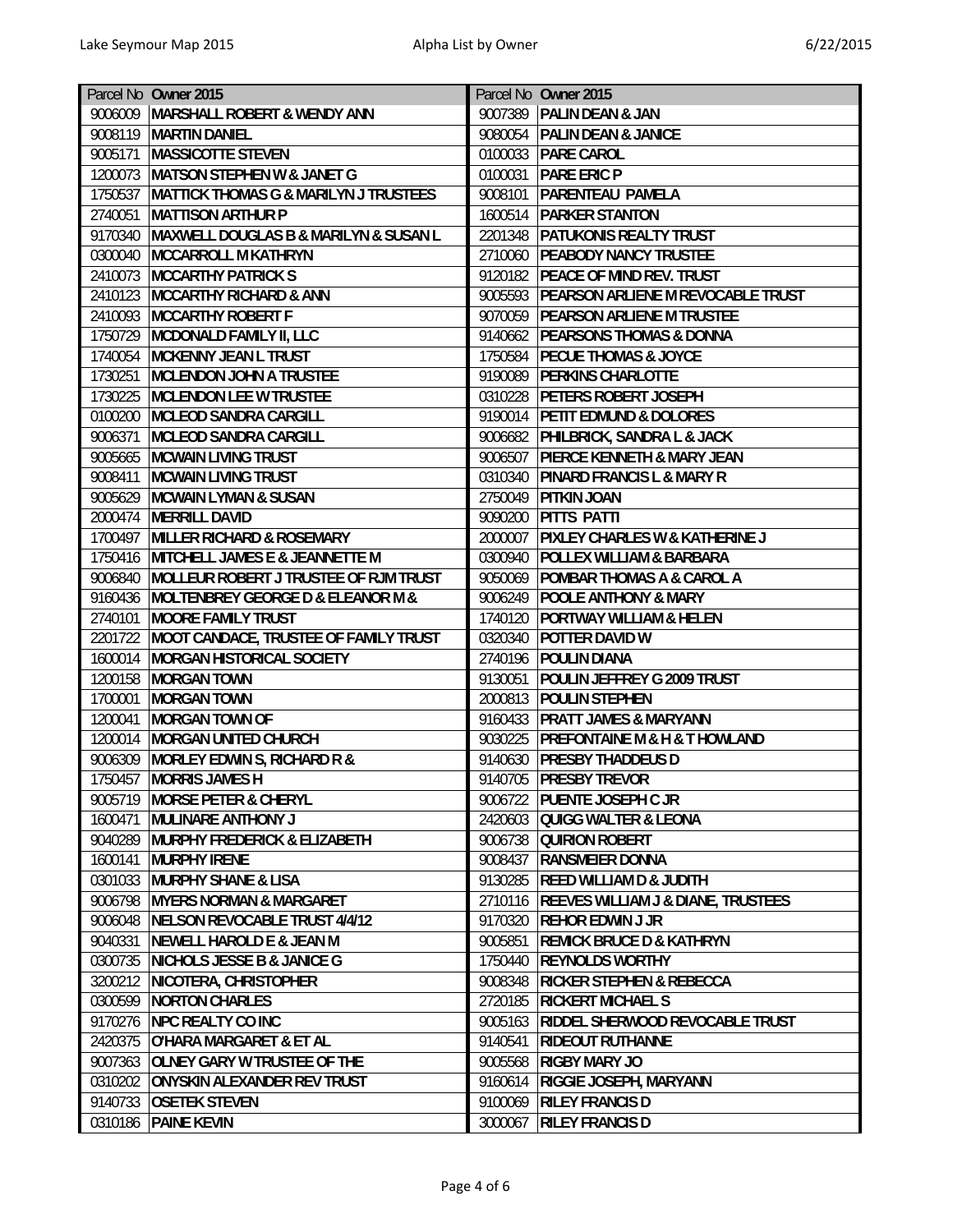|                    | Parcel No Owner 2015                                              |                    | Parcel No Owner 2015                                                    |
|--------------------|-------------------------------------------------------------------|--------------------|-------------------------------------------------------------------------|
| 9006241            | <b>RILEY JAMES</b>                                                | 9130049            | <b>SZATROWSKI ROBERT</b>                                                |
|                    | 9100039 RILEY MICHAEL F                                           | 1200103            | <b>TELEPHONE OPERATING CO OF VT LLC</b>                                 |
|                    | 9140589 RIOPELLE ANGELA                                           | 9006858            | <b>TETREAULT ALICE LIFE ESTATE</b>                                      |
| 2420515            | <b>ROBERGE JOHN J AND GEORGETTE</b>                               | 9004888            | <b>TETREAULT ROLAND R</b>                                               |
| 2000771            | <b>ROBERTS SCOTT GUY</b>                                          | 0300769            | <b>THIBODEAU BARRY &amp; PAULA LIFE ESTATE</b>                          |
| 9006376            | <b>ROBINSON JEAN</b>                                              | 2750013            | <b>THOMAS PENELOPE G</b>                                                |
| 2201650            | <b>ROGERS BARRET N</b>                                            | 2440200            | <b>THURBER SARA</b>                                                     |
| 2720153            | <b>ROSENBERG JUNE HORAK</b>                                       | 9060102            | <b>TOBIA ROGER &amp; RICHARD</b>                                        |
|                    | 9080022 ROWSE PHILLIP                                             | 9008283            | <b>TOMPKINS JEREMY</b>                                                  |
| 9007382            | <b>RUNSVOLD PATRICIA</b>                                          | 9160520            | <b>TORPEY KEVIN</b>                                                     |
| 0310324            | <b>RUSSELL PATRICIA J</b>                                         | 9160527            | <b>TORPEY ELIZABETH M</b>                                               |
| 2720157            | <b>RUSTAY DENNIS &amp; DEBORAH</b>                                |                    | 9170214   TORPEY MICHAEL                                                |
| 1700313            | <b>SAMUELS STELLA F</b>                                           | 9160605            | <b>TORPEY PATRICK</b>                                                   |
| 9007339            | <b>SANBORN JOAN E TRUSTEE</b>                                     | 9160526            | TORPEY PATRICK F, KEVIN T, ELIZABETH M                                  |
| 9005315            | <b>SAND LAURA CURRY</b>                                           | 2430158            | <b>TROMBLEY, DALE L</b>                                                 |
| 2201362            | <b>SANGER FRANK E &amp; BARBRA A</b>                              | 9006157            | <b>TROMBLY HILDA MAE 2014 TRUST</b>                                     |
| 9040208            | <b>SCALES ROBERT &amp; SUSAN</b>                                  | 9030310            | <b>TUBB WILLIAM G</b>                                                   |
| 1750637            | <b>SCHLEIFER MARK &amp; SHEILAH</b>                               |                    | 9006816 TURCOTTE RONALD, KEVIN, RICHARD                                 |
| 9140483            | <b>SEGUIN DANA</b>                                                | 9040277            | <b>TURK WILFRED L JR &amp; NANCY TRUSTEES</b>                           |
| 0310132            | <b>SELBY HOMER DEAN &amp; JANET</b>                               | 2201806            | <b>TYNION STACEY J &amp; DONALD W II TRUSTEES</b>                       |
| 2720050            | <b>SEYMOUR LAKE CONDOMINIUM ASSN INC</b>                          | 2000057            | <b>ULLERY DENNIS</b>                                                    |
| 0300841            | <b>SEYMOUR PETER D &amp; MARIE J</b>                              | 2730066            | <b>VACCA ROBERT &amp; DEBORAH</b>                                       |
| 0300963            | <b>SEYMOUR TERRACE LLC</b>                                        | 1730153            | <b>VAN WYCK ROY J &amp; JOAN I</b>                                      |
| 0310374            | <b>SHATTUCK BRADLEY M &amp; BONNIE L</b>                          | 2430027            | <b>VARNESE JOHN</b>                                                     |
| 9006375            | <b>SHEPHERD BETTYANNE</b>                                         | 0302068            | <b>VILLENEUVE LAWRENCE P &amp; DIANNA L</b>                             |
| 9040314            | <b>SHINE BROOKS MAXINE</b>                                        | 1750464            | <b>WALDO RICHARD J &amp; ELAINE</b>                                     |
| 9130246            | <b>SHIPPEE MATTHEW A &amp; RHONDA L</b>                           | 9006716            |                                                                         |
|                    | 2000652 SIMPSON, JAMES                                            | 9170232            | <b>WALKER GEORGE A JR</b><br><b>WALKERMAN BETSY J</b>                   |
|                    | <b>SISCO MARGIE</b>                                               | 9005827            | <b>WATERS RICHARD W</b>                                                 |
| 9140408            |                                                                   |                    |                                                                         |
| 0300937<br>0300900 | <b>SLADE GORDON &amp; DOROTHY</b><br><b>SLADE ROBERT</b>          | 9140629<br>1760607 | <b>WATSON JOAN</b><br><b>WAYNE ANTHONY</b>                              |
|                    |                                                                   |                    |                                                                         |
| 9140693            | <b>SLEEPER CHARLES A</b>                                          | 2000292<br>9006531 | <b>WENK PETER W</b><br><b>WESTOVER DAVID A &amp; CYNTHIA M TRUSTEES</b> |
| 2201474            | <b>SMITH LEE</b>                                                  |                    |                                                                         |
|                    | 0301187 SMITH P JEREMY                                            |                    | 9190175 WHEELER THOMAS ET AL                                            |
| 9030181            | <b>SMITH WILLIAM &amp; PAMELA M</b>                               | 9130045            | <b>WHITCOMB MARY</b>                                                    |
| 1730189            | <b>SNYDER JOHN P &amp; THERESE M</b><br>2000623 SPATES FAMILY LLC | 2730057            | <b>WHITCOMB WINTRHOP</b><br><b>WIERSCHKE BRENDA E TRUSTEE</b>           |
|                    |                                                                   | 1750377            |                                                                         |
| 9170278            | <b>SPERANZA VINCENT J SR LIVE ESTATE</b>                          | 9180001            | <b>WIESELMANN JOYCE</b>                                                 |
| 9140447            | <b>STAFFORD ANN</b>                                               | 9180041            | <b>WIESELMANN JOYCE</b>                                                 |
| 2000351            | <b>STANLEY ROBERT W</b>                                           | 2401403            | <b>WIGGIN KENNETH II</b>                                                |
| 9006481            | <b>STATE OF VERMONT</b>                                           | 1750564            | <b>WILLETT RICHARD J JR &amp; WENDY M</b>                               |
| 0100021            | <b>STATE OF VERMONT</b>                                           | 2000393            | <b>WILLHAUCK MICHAEL</b>                                                |
|                    | 9140363 STATE OF VERMONT                                          | 9160590            | <b>WILLIAMS VICTORIA</b>                                                |
| 9020157            | <b>STEENROD REVOCABLE TRUST JEANNE WILSON</b>                     | 2410109            | <b>WILSON ROBERT &amp; CHERYL</b>                                       |
| 2401091            | <b>STEVENS CRAIG &amp; DEBORAH</b>                                | 2200600            | <b>WINAPE HILLS PROP OWNERS ASSOC</b>                                   |
| 9140600            | <b>STEVENS MICHAEL &amp; DEBRA</b>                                | 9070096            | <b>WITHERS DOROTHY</b>                                                  |
| 9008242            | <b>STODDARD ROGER D</b>                                           | 1720007            | <b>WOLINSKY DAVID &amp; JEAN L</b>                                      |
| 9160419            | <b>STONE MARGARET</b>                                             | 9004996            | <b>WOOD RODNEY M</b>                                                    |
|                    | 1750670 STRATTON DEAN H                                           | 9006802            | <b>WOOD THOMAS M</b>                                                    |
|                    | 9008312 STYLES DAVID P & MARILYN J LIFE ESTATE                    | 9190153            | <b>WOODS CHARLES</b>                                                    |
|                    | 9170376 SULLIVAN FRANCIS C REVOCABLE LIVING TRUS                  | 9190115            | <b>WOODS CHARLES S &amp; ALICIA</b>                                     |